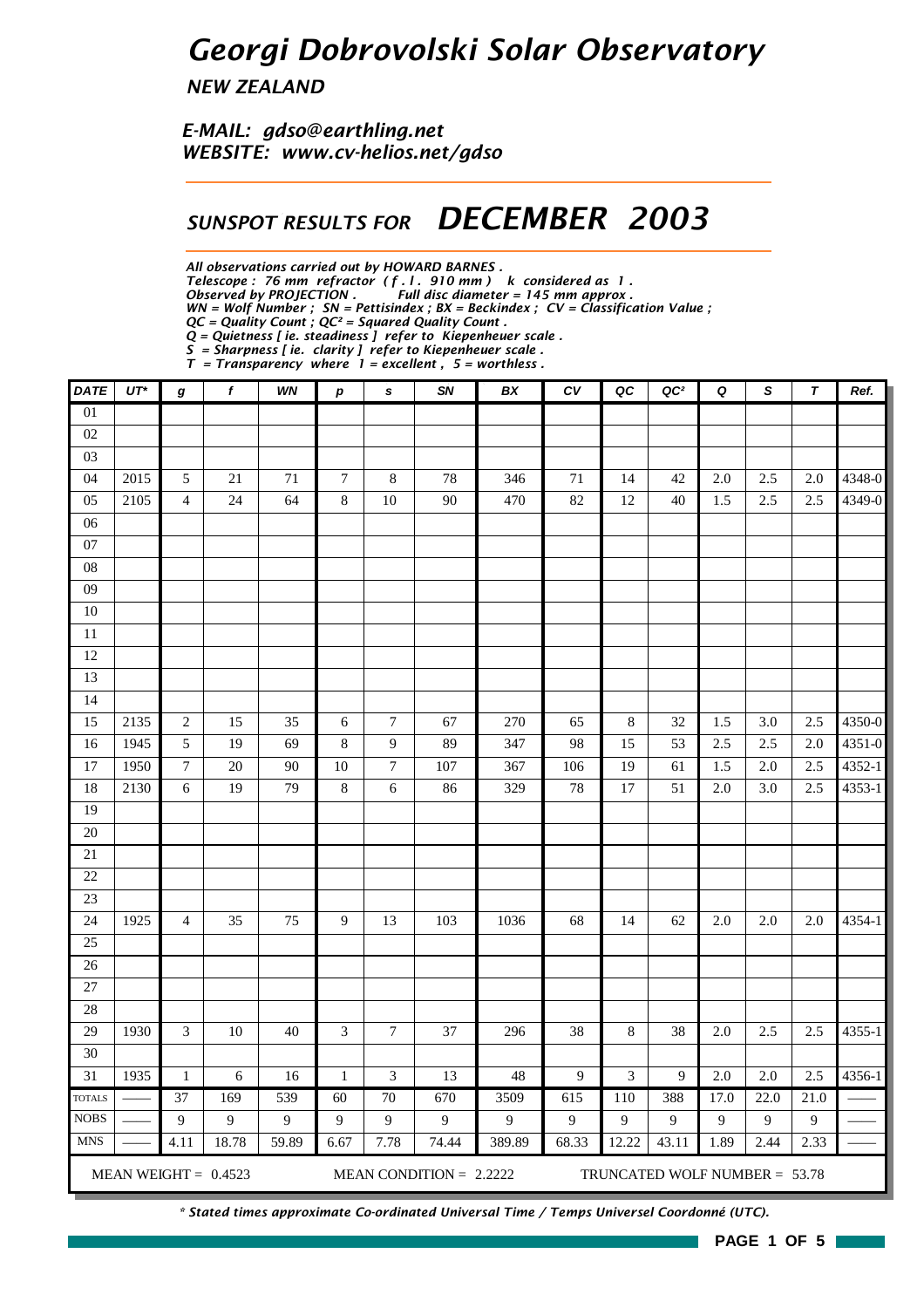### *Georgi Dobrovolski Solar Observatory*

*SUNSPOT DISTRIBUTION & INTER-SOL INDICES FOR DECEMBER 2003*

*All observations carried out by HOWARD BARNES .*

*Telescope : 76 mm refractor ( f . l . 910 mm ) .*

*Observed by PROJECTION . Full disc diameter = 145 mm approx . IS = Inter-Sol Index .*

*gr = number of multi-spot groups .*

*grfp = number of umbræ within penumbræ within the groups (gr) .*

*grf = number of non-penumbral spots within the groups (gr) .*

*efp = number of single penumbral spots .*

*ef = number of single non-penumbral spots .*

*Q = Quietness [ ie. steadiness ] refer to Kiepenheuer scale .*

*S = Sharpness [ ie. clarity ] refer to Kiepenheuer scale .*

*T = Transparency where 1 = excellent , 5 = worthless .*

| DATE            | UT   | $\overline{1S}$  | gr             | grfp           | grf              | efp              | $_{\rm ef}$      | $\pmb Q$ | $\overline{s}$ | $\overline{\tau}$ | Ref.       |
|-----------------|------|------------------|----------------|----------------|------------------|------------------|------------------|----------|----------------|-------------------|------------|
| 01              |      |                  |                |                |                  |                  |                  |          |                |                   |            |
| $02\,$          |      |                  |                |                |                  |                  |                  |          |                |                   |            |
| 03              |      |                  |                |                |                  |                  |                  |          |                |                   |            |
| 04              | 2015 | $24\,$           | $\mathfrak{Z}$ | $11\,$         | $\,8\,$          | $\sqrt{2}$       | $\boldsymbol{0}$ | $2.0\,$  | 2.5            | $2.0\,$           | 4348-0     |
| $05\,$          | 2105 | 26               | $\overline{c}$ | $12\,$         | $10\,$           | $\overline{2}$   | $\boldsymbol{0}$ | $1.5\,$  | $2.5\,$        | 2.5               | 4349-0     |
| $06\,$          |      |                  |                |                |                  |                  |                  |          |                |                   |            |
| $07\,$          |      |                  |                |                |                  |                  |                  |          |                |                   |            |
| ${\bf 08}$      |      |                  |                |                |                  |                  |                  |          |                |                   |            |
| 09              |      |                  |                |                |                  |                  |                  |          |                |                   |            |
| $10\,$          |      |                  |                |                |                  |                  |                  |          |                |                   |            |
| 11              |      |                  |                |                |                  |                  |                  |          |                |                   |            |
| 12              |      |                  |                |                |                  |                  |                  |          |                |                   |            |
| 13              |      |                  |                |                |                  |                  |                  |          |                |                   |            |
| $\overline{14}$ |      |                  |                |                |                  |                  |                  |          |                |                   |            |
| 15              | 2135 | 17               | $\sqrt{2}$     | $\,8\,$        | $\boldsymbol{7}$ | $\boldsymbol{0}$ | $\boldsymbol{0}$ | 1.5      | 3.0            | 2.5               | 4350-0     |
| 16              | 1945 | $22\,$           | $\mathfrak{Z}$ | $\mathbf{9}$   | $\,8\,$          | $\,1\,$          | $\mathbf{1}$     | 2.5      | 2.5            | 2.0               | 4351-0     |
| $\overline{17}$ | 1950 | $\overline{24}$  | $\overline{4}$ | $11\,$         | $\sqrt{6}$       | $\overline{2}$   | $\,1$            | $1.5\,$  | $2.0\,$        | $2.5\,$           | $4352 - 1$ |
| 18              | 2130 | 24               | $\mathfrak{S}$ | $12\,$         | $\sqrt{6}$       | $\,1$            | $\boldsymbol{0}$ | $2.0\,$  | $3.0\,$        | $2.5\,$           | 4353-1     |
| 19              |      |                  |                |                |                  |                  |                  |          |                |                   |            |
| $\overline{20}$ |      |                  |                |                |                  |                  |                  |          |                |                   |            |
| 21              |      |                  |                |                |                  |                  |                  |          |                |                   |            |
| 22              |      |                  |                |                |                  |                  |                  |          |                |                   |            |
| 23              |      |                  |                |                |                  |                  |                  |          |                |                   |            |
| 24              | 1925 | $38\,$           | $\mathfrak{Z}$ | $22\,$         | 12               | $\boldsymbol{0}$ | $\,1\,$          | $2.0\,$  | $2.0\,$        | $2.0\,$           | 4354-1     |
| 25              |      |                  |                |                |                  |                  |                  |          |                |                   |            |
| 26              |      |                  |                |                |                  |                  |                  |          |                |                   |            |
| 27              |      |                  |                |                |                  |                  |                  |          |                |                   |            |
| $28\,$          |      |                  |                |                |                  |                  |                  |          |                |                   |            |
| 29              | 1930 | 11               | $\,1\,$        | $\mathfrak{Z}$ | $\sqrt{5}$       | $\boldsymbol{0}$ | $\sqrt{2}$       | $2.0\,$  | 2.5            | 2.5               | 4355-1     |
| 30              |      |                  |                |                |                  |                  |                  |          |                |                   |            |
| 31              | 1935 | $\boldsymbol{7}$ | $\,1\,$        | $\mathfrak{Z}$ | $\mathfrak{Z}$   | $\boldsymbol{0}$ | $\boldsymbol{0}$ | $2.0\,$  | $2.0\,$        | 2.5               | 4356-1     |
| <b>TOTALS</b>   |      | 193              | 24             | 91             | 65               | $\overline{8}$   | $\overline{5}$   | 17.0     | 22.0           | 21.0              |            |
| <b>NOBS</b>     |      | $\overline{9}$   | 9              | $\overline{9}$ | $\overline{9}$   | $\boldsymbol{9}$ | 9                | 9        | $\overline{9}$ | $\overline{9}$    |            |
| <b>MNS</b>      |      | 21.44            | 2.67           | 10.11          | 7.22             | 0.89             | 0.56             | 1.89     | 2.44           | 2.33              |            |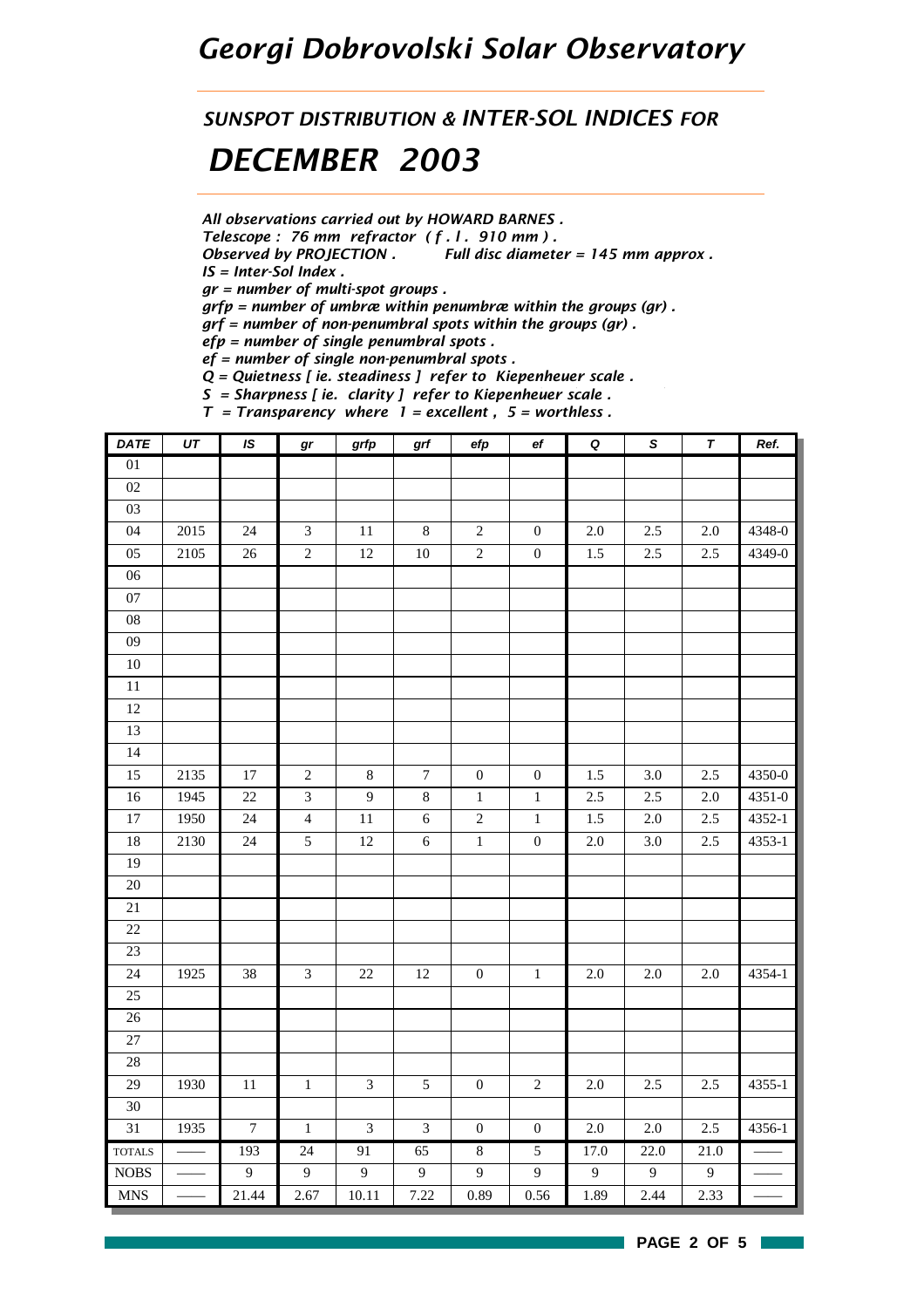#### *SUNSPOT CENSUS BY CLASSIFICATION FOR*

# *DECEMBER 2003*

*All observations carried out by HOWARD BARNES . Telescope : 76 mm refractor ( f . l . 910 mm ) .* **Full disc diameter = 145 mm approx.** *IF 2 OR MORE REGIONS ARE OF THE SAME CLASSIFICATION , THEN SUNSPOT COUNTS ARE SEPARATED BY SOLIDI ( / ) .*

| DATE                                | UT   |                          | $\pmb{\mathsf{A}}$      |                  | B                |                             | $\boldsymbol{c}$ |                  | D                                       |                  | Е                   |                  | $\pmb{\digamma}$                   |                  | G                |                  | $\boldsymbol{H}$ |                  | J                |
|-------------------------------------|------|--------------------------|-------------------------|------------------|------------------|-----------------------------|------------------|------------------|-----------------------------------------|------------------|---------------------|------------------|------------------------------------|------------------|------------------|------------------|------------------|------------------|------------------|
|                                     |      | $\bm{g}$                 | $\boldsymbol{f}$        | g                | $\pmb{f}$        | $\boldsymbol{g}$            | $\boldsymbol{f}$ | $\boldsymbol{g}$ | f                                       | $\bm{g}$         | $\pmb{f}$           | $\boldsymbol{g}$ | $\pmb{f}$                          | $\bm{g}$         | $\mathbf{f}$     | $\bm{g}$         | $\boldsymbol{f}$ | $\bm{g}$         | $\pmb{f}$        |
| 01                                  |      |                          |                         |                  |                  |                             |                  |                  |                                         |                  |                     |                  |                                    |                  |                  |                  |                  |                  |                  |
| $02\,$                              |      |                          |                         |                  |                  |                             |                  |                  |                                         |                  |                     |                  |                                    |                  |                  |                  |                  |                  |                  |
| $03\,$                              |      |                          |                         |                  |                  |                             |                  |                  |                                         |                  |                     |                  |                                    |                  |                  |                  |                  |                  |                  |
| 04                                  | 2015 | $\mathbf{0}$             | $\boldsymbol{0}$        | $\boldsymbol{0}$ | $\boldsymbol{0}$ | $\sqrt{2}$                  | 3/4              | $\mathbf{1}$     | 12                                      | $\overline{0}$   | $\boldsymbol{0}$    | $\mathbf{0}$     | $\boldsymbol{0}$                   | $\boldsymbol{0}$ | $\boldsymbol{0}$ | $\boldsymbol{0}$ | $\boldsymbol{0}$ | $\mathbf{2}$     | $1/1\,$          |
| 05                                  | 2105 | $\boldsymbol{0}$         | $\mathbf{0}$            | $\boldsymbol{0}$ | $\mathbf{0}$     | $\boldsymbol{0}$            | $\boldsymbol{0}$ | $\sqrt{2}$       | 9/13                                    | $\mathbf{0}$     | $\boldsymbol{0}$    | $\boldsymbol{0}$ | $\boldsymbol{0}$                   | $\mathbf{0}$     | $\boldsymbol{0}$ | $\boldsymbol{0}$ | $\boldsymbol{0}$ | $\mathbf{2}$     | $1/1\,$          |
| 06                                  |      |                          |                         |                  |                  |                             |                  |                  |                                         |                  |                     |                  |                                    |                  |                  |                  |                  |                  |                  |
| $07\,$                              |      |                          |                         |                  |                  |                             |                  |                  |                                         |                  |                     |                  |                                    |                  |                  |                  |                  |                  |                  |
| ${\bf 08}$                          |      |                          |                         |                  |                  |                             |                  |                  |                                         |                  |                     |                  |                                    |                  |                  |                  |                  |                  |                  |
| 09                                  |      |                          |                         |                  |                  |                             |                  |                  |                                         |                  |                     |                  |                                    |                  |                  |                  |                  |                  |                  |
| $10\,$                              |      |                          |                         |                  |                  |                             |                  |                  |                                         |                  |                     |                  |                                    |                  |                  |                  |                  |                  |                  |
| 11                                  |      |                          |                         |                  |                  |                             |                  |                  |                                         |                  |                     |                  |                                    |                  |                  |                  |                  |                  |                  |
| 12                                  |      |                          |                         |                  |                  |                             |                  |                  |                                         |                  |                     |                  |                                    |                  |                  |                  |                  |                  |                  |
| 13                                  |      |                          |                         |                  |                  |                             |                  |                  |                                         |                  |                     |                  |                                    |                  |                  |                  |                  |                  |                  |
| 14                                  |      |                          |                         |                  |                  |                             |                  |                  |                                         |                  |                     |                  |                                    |                  |                  |                  |                  |                  |                  |
| 15                                  | 2135 | $\mathbf{0}$             | $\mathbf{0}$            | $\boldsymbol{0}$ | $\boldsymbol{0}$ | $\boldsymbol{0}$            | $\boldsymbol{0}$ | $\sqrt{2}$       | 6/9                                     | $\boldsymbol{0}$ | $\boldsymbol{0}$    | $\boldsymbol{0}$ | $\boldsymbol{0}$                   | $\boldsymbol{0}$ | $\boldsymbol{0}$ | $\boldsymbol{0}$ | $\boldsymbol{0}$ | $\boldsymbol{0}$ | $\boldsymbol{0}$ |
| 16                                  | 1945 | $\mathbf{1}$             | $\mathbf{1}$            | $\mathbf{0}$     | $\boldsymbol{0}$ | $\boldsymbol{0}$            | $\boldsymbol{0}$ | $\mathfrak{Z}$   | 3/6/8                                   | $\mathbf{0}$     | $\boldsymbol{0}$    | $\boldsymbol{0}$ | $\boldsymbol{0}$                   | $\boldsymbol{0}$ | $\boldsymbol{0}$ | $\boldsymbol{0}$ | $\boldsymbol{0}$ | 1                | $\mathbf{1}$     |
| 17                                  | 1950 | $\mathbf{1}$             | $\mathbf{1}$            | $\boldsymbol{0}$ | $\mathbf{0}$     | $\boldsymbol{0}$            | $\boldsymbol{0}$ | $\mathfrak{Z}$   | 2/4/8                                   | $\boldsymbol{0}$ | $\boldsymbol{0}$    | $\boldsymbol{0}$ | $\boldsymbol{0}$                   | $\boldsymbol{0}$ | $\boldsymbol{0}$ | $\boldsymbol{0}$ | $\boldsymbol{0}$ | 3                | 1/1/3            |
| 18                                  | 2130 | $\boldsymbol{0}$         | $\mathbf{0}$            | $\boldsymbol{0}$ | $\mathbf{0}$     | $\ensuremath{\mathfrak{Z}}$ | 2/2/3            | $\mathbf{1}$     | 9                                       | $\boldsymbol{0}$ | $\boldsymbol{0}$    | $\boldsymbol{0}$ | $\boldsymbol{0}$                   | $\mathbf{0}$     | $\boldsymbol{0}$ | $\boldsymbol{0}$ | $\boldsymbol{0}$ | $\mathbf{2}$     | 1/2              |
| 19                                  |      |                          |                         |                  |                  |                             |                  |                  |                                         |                  |                     |                  |                                    |                  |                  |                  |                  |                  |                  |
| 20                                  |      |                          |                         |                  |                  |                             |                  |                  |                                         |                  |                     |                  |                                    |                  |                  |                  |                  |                  |                  |
| 21                                  |      |                          |                         |                  |                  |                             |                  |                  |                                         |                  |                     |                  |                                    |                  |                  |                  |                  |                  |                  |
| $22\,$                              |      |                          |                         |                  |                  |                             |                  |                  |                                         |                  |                     |                  |                                    |                  |                  |                  |                  |                  |                  |
| 23                                  |      |                          |                         |                  |                  |                             |                  |                  |                                         |                  |                     |                  |                                    |                  |                  |                  |                  |                  |                  |
| 24                                  | 1925 | $\mathbf{1}$             | $\mathbf{1}$            | $\mathbf{0}$     | $\mathbf{0}$     | $\mathbf{1}$                | 3                | $\mathbf{1}$     | 6                                       | $\overline{0}$   | $\boldsymbol{0}$    | $\mathbf{1}$     | $25\,$                             | $\boldsymbol{0}$ | $\boldsymbol{0}$ | $\boldsymbol{0}$ | $\boldsymbol{0}$ | $\boldsymbol{0}$ | $\boldsymbol{0}$ |
| 25                                  |      |                          |                         |                  |                  |                             |                  |                  |                                         |                  |                     |                  |                                    |                  |                  |                  |                  |                  |                  |
| 26                                  |      |                          |                         |                  |                  |                             |                  |                  |                                         |                  |                     |                  |                                    |                  |                  |                  |                  |                  |                  |
| $27\,$                              |      |                          |                         |                  |                  |                             |                  |                  |                                         |                  |                     |                  |                                    |                  |                  |                  |                  |                  |                  |
| 28                                  |      |                          |                         |                  |                  |                             |                  |                  |                                         |                  |                     |                  |                                    |                  |                  |                  |                  |                  |                  |
| 29                                  | 1930 | $\sqrt{2}$               | 1/1                     | $\boldsymbol{0}$ | $\mathbf{0}$     | $\boldsymbol{0}$            | $\boldsymbol{0}$ | $\boldsymbol{0}$ | $\boldsymbol{0}$                        | $\boldsymbol{0}$ | $\boldsymbol{0}$    | $\,1\,$          | $\,8\,$                            | $\boldsymbol{0}$ | $\boldsymbol{0}$ | $\boldsymbol{0}$ | $\boldsymbol{0}$ | $\mathbf{0}$     | $\boldsymbol{0}$ |
| 30                                  |      |                          |                         |                  |                  |                             |                  |                  |                                         |                  |                     |                  |                                    |                  |                  |                  |                  |                  |                  |
| 31                                  | 1935 | $\boldsymbol{0}$         | $\boldsymbol{0}$        | $\boldsymbol{0}$ | $\boldsymbol{0}$ | $\,1\,$                     | 6                | $\boldsymbol{0}$ | $\boldsymbol{0}$                        | $\boldsymbol{0}$ | $\boldsymbol{0}$    | $\boldsymbol{0}$ | $\boldsymbol{0}$                   | $\boldsymbol{0}$ | $\boldsymbol{0}$ | $\boldsymbol{0}$ | $\boldsymbol{0}$ | $\boldsymbol{0}$ | $\boldsymbol{0}$ |
| <b>TOTALS</b>                       |      | $\overline{\phantom{a}}$ | $\overline{\mathbf{5}}$ | $\boldsymbol{0}$ | $\boldsymbol{0}$ | $\overline{7}$              | $23\,$           | 13               | 95                                      | $\overline{0}$   | $\boldsymbol{0}$    | $\overline{2}$   | $33\,$                             | $\boldsymbol{0}$ | $\overline{0}$   | $\boldsymbol{0}$ | $\boldsymbol{0}$ | $10\,$           | $13\,$           |
|                                     |      |                          |                         |                  |                  |                             |                  |                  | REGIONAL PERCENTAGES                    |                  |                     |                  |                                    |                  |                  |                  |                  |                  |                  |
| $\mathbf A$                         |      |                          | $\, {\bf B}$            |                  | ${\bf C}$        |                             | ${\bf D}$        |                  | ${\bf E}$                               |                  | $\mathbf F$         | ${\bf G}$        | $\, {\rm H}$                       |                  |                  | $\bf J$          |                  |                  | SIGMAg           |
| 13.5                                |      |                          | $0.0\,$                 |                  | 18.9             |                             | 35.1             |                  | $0.0\,$                                 |                  | 5.4                 | $0.0\,$          | $0.0\,$                            |                  |                  | 27.0             |                  |                  | $37\,$           |
|                                     |      |                          |                         |                  |                  |                             |                  |                  |                                         |                  |                     |                  |                                    |                  |                  |                  |                  |                  |                  |
| $NOBS = 9$<br>$p / g$ mean = 1.6680 |      |                          |                         |                  |                  |                             |                  |                  |                                         |                  | $f/g$ mean = 5.0675 |                  |                                    |                  |                  |                  |                  |                  |                  |
|                                     |      |                          |                         |                  |                  |                             |                  |                  | $\frac{1}{p}$ / g mean = 1.6216         |                  |                     |                  | $\frac{1}{\sqrt{5}}$ mean = 4.5676 |                  |                  |                  |                  |                  |                  |
|                                     |      |                          |                         |                  |                  |                             |                  |                  | GROUP COMPLEXITY INDEX $(GCI) = 6.1892$ |                  |                     |                  |                                    |                  |                  |                  |                  |                  |                  |

H

 $\sim$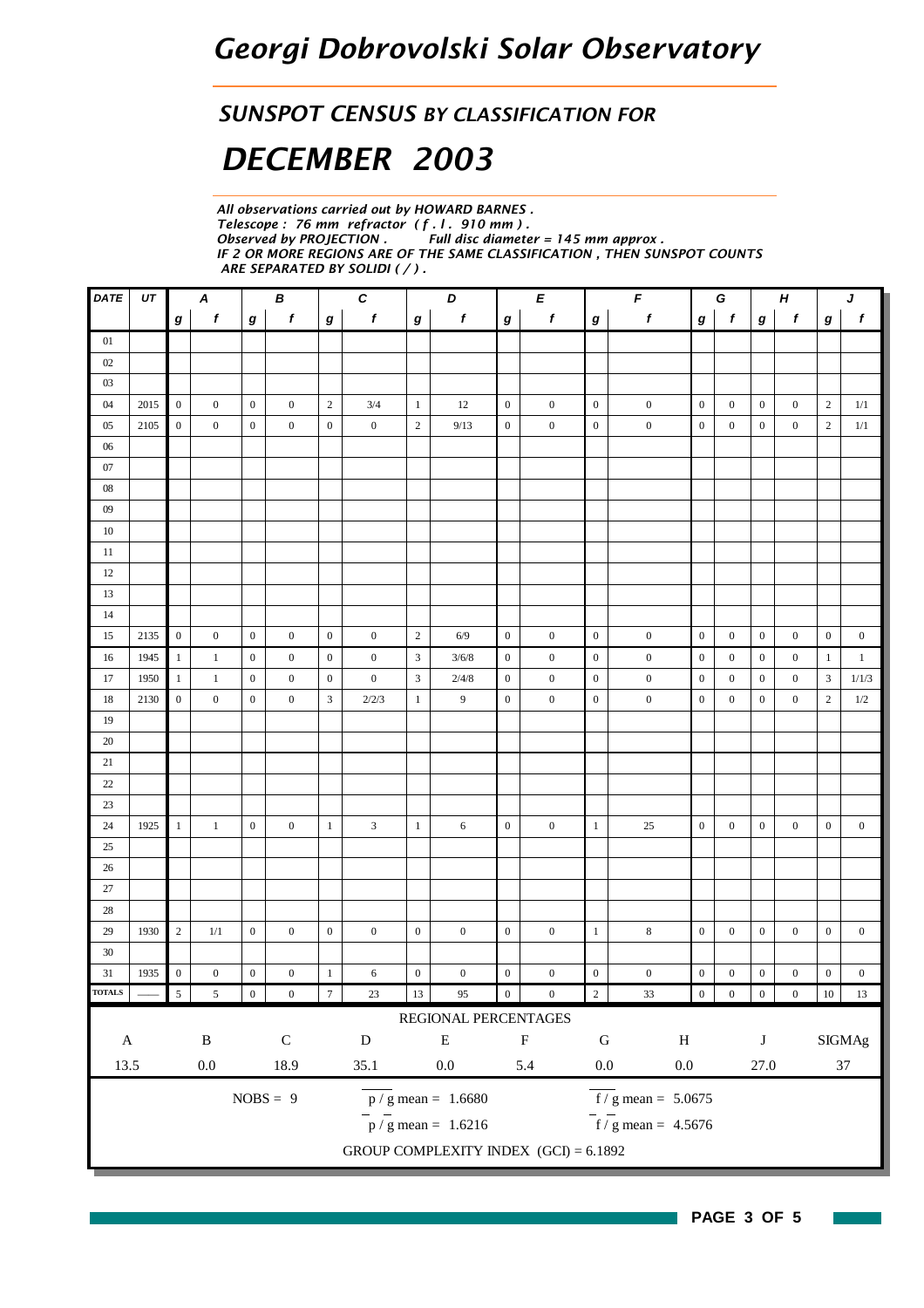## *Georgi Dobrovolski Solar Observatory*

*SMOOTHED RESULTS OF OBSERVED VALUES FOR THE LAST 12 MONTHS (OBTAINABLE) USING THE WALDMEIER & BARNES-13 METHODS.*

| <b>MONTH</b>     | $g(S^W)$ | $WN(S^W)$ | $SN(S^W)$ | $BX(S^W)$ | $CV(S^W)$ | $QC(S^W)$ | $IS(S^W)$ |
|------------------|----------|-----------|-----------|-----------|-----------|-----------|-----------|
| 2002 JULY        | 8.49     | 141.03    | 180.68    | 1341.4    | 165.59    | 27.02     | 62.07     |
| <b>AUGUST</b>    | 8.26     | 135.98    | 172.48    | 1261.2    | 158.58    | 25.99     | 59.16     |
| <b>SEPTEMBER</b> | 7.97     | 130.68    | 165.10    | 1197.0    | 153.84    | 24.94     | 56.49     |
| <b>OCTOBER</b>   | 7.67     | 125.50    | 158.44    | 1141.3    | 149.33    | 23.91     | 54.09     |
| <b>NOVEMBER</b>  | 7.24     | 118.58    | 149.12    | 1070.6    | 141.32    | 22.49     | 51.12     |
| <b>DECEMBER</b>  | 6.87     | 113.99    | 143.55    | 1054.5    | 134.37    | 21.39     | 50.07     |
| 2003 JANUARY     | 6.70     | 111.33    | 139.67    | 1025.9    | 130.98    | 20.89     | 49.03     |
| <b>FEBRUARY</b>  | 6.53     | 106.90    | 133.21    | 945.1     | 126.45    | 20.28     | 46.09     |
| <b>MARCH</b>     | 6.16     | 99.23     | 122.66    | 846.7     | 117.87    | 19.05     | 41.83     |
| <b>APRIL</b>     | 5.74     | 92.23     | 112.48    | 790.1     | 110.05    | 17.81     | 38.75     |
| <b>MAY</b>       | 5.42     | 87.47     | 105.66    | 754.5     | 103.31    | 16.84     | 37.04     |
| <b>JUNE</b>      | 5.20     | 83.92     | 100.90    | 711.4     | 98.43     | 16.12     | 35.52     |

**DATA BELOW ARE PRELIMINARY. FINAL VALUES WILL BE PUBLISHED IN THE GDSO ANNUAL REPORTS.**

#### *BARNES-13 METHOD*

| <b>MONTH</b>     | $g(S^{B13})$ | $WN(S^{B13})$ | $SN(S^{B13})$ | $BX(S^{B13})$ | $CV(S^{B13})$ | $QC(S^{B13})$ | $IS(S^{B13})$ |
|------------------|--------------|---------------|---------------|---------------|---------------|---------------|---------------|
| 2002 JULY        | 8.65         | 146.84        | 189.67        | 1462.8        | 173.66        | 27.66         | 66.36         |
| <b>AUGUST</b>    | 8.43         | 143.01        | 183.85        | 1415.2        | 168.42        | 26.78         | 64.62         |
| <b>SEPTEMBER</b> | 8.13         | 137.03        | 175.09        | 1329.4        | 161.27        | 25.65         | 61.34         |
| <b>OCTOBER</b>   | 7.75         | 128.96        | 163.61        | 1214.9        | 152.05        | 24.25         | 56.83         |
| <b>NOVEMBER</b>  | 7.29         | 119.51        | 150.09        | 1080.1        | 140.95        | 22.64         | 51.58         |
| <b>DECEMBER</b>  | 6.88         | 110.96        | 137.75        | 957.8         | 130.18        | 21.17         | 46.90         |
| 2003 JANUARY     | 6.54         | 103.97        | 127.63        | 856.1         | 121.91        | 19.99         | 43.03         |
| <b>FEBRUARY</b>  | 6.23         | 98.09         | 119.76        | 784.5         | 115.93        | 18.98         | 40.04         |
| <b>MARCH</b>     | 5.92         | 93.26         | 113.82        | 746.3         | 111.23        | 18.09         | 38.13         |
| <b>APRIL</b>     | 5.66         | 90.19         | 110.04        | 745.1         | 107.96        | 17.43         | 37.52         |
| <b>MAY</b>       | 5.46         | 88.68         | 108.35        | 769.9         | 105.72        | 16.96         | 37.93         |
| <b>JUNE</b>      | 5.29         | 87.55         | 107.34        | 794.9         | 104.28        | 16.62         | 38.39         |